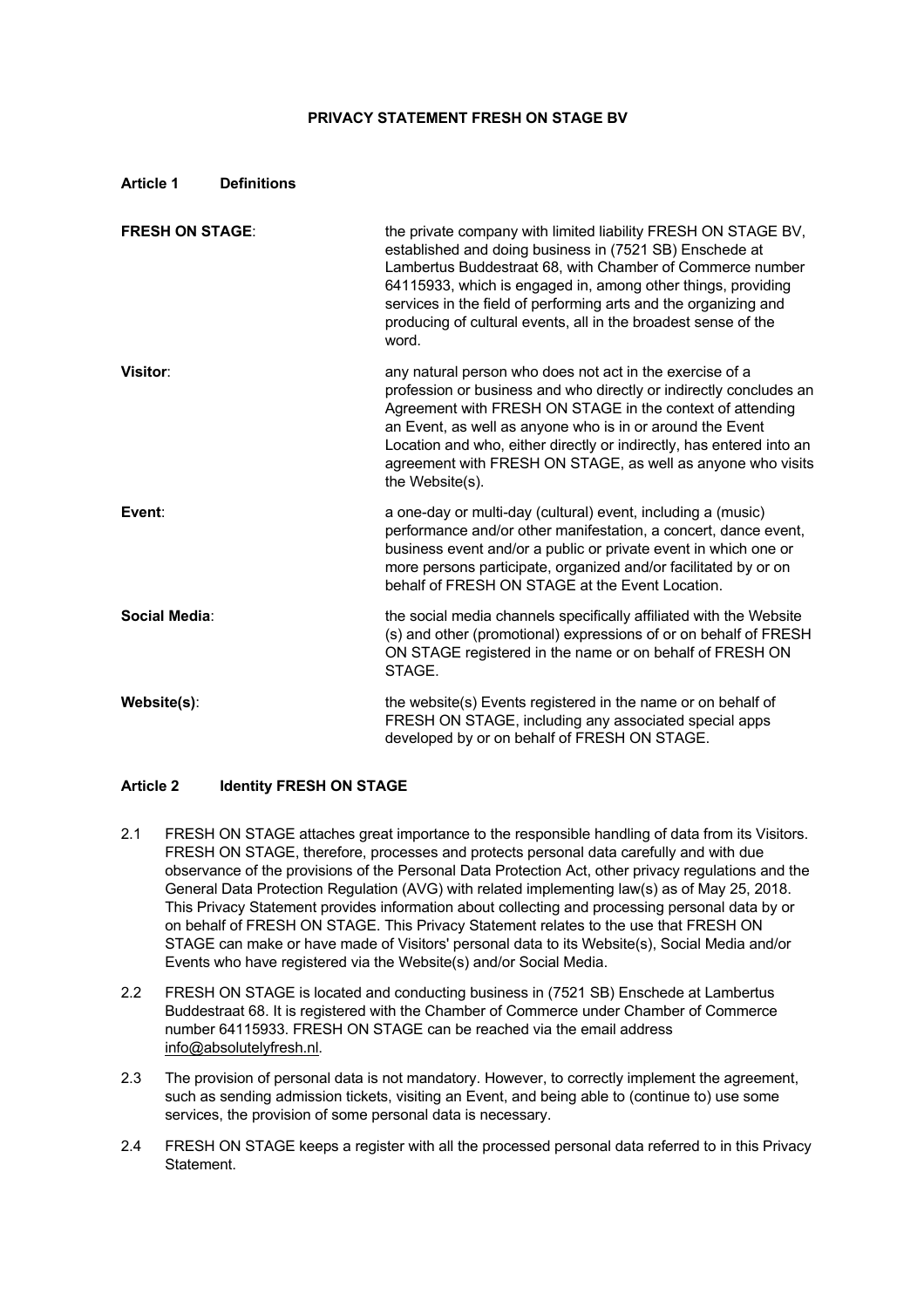#### **Article 3 What data does FRESH ON STAGE collect?**

- 3.1 Before visiting one or more Events, Visitors are asked to register with FRESH ON STAGE (or with our ticket provider). During this registration, FRESH ON STAGE may ask the Visitor for the following information (hereinafter: **Registration Information**):
	- Name:
	- Sex;
	- Email address;
	- Phone number;
	- Date of birth;
	- Address:
	- Username and password;
	- Company information, including company name, country, address, city, zip code, telephone number, company email;
	- Data about social network profiles and online media, including website (s), LinkedIn, Twitter, Facebook, Soundcloud, Mixcloud, Instagram, Snapchat, YouTube, Whatsapp and TikTok.

FRESH ON STAGE is in any case entitled to process the Registration Data if the performance of the Agreement concluded with the Visitor makes this necessary.

For the companions (other persons for whom tickets are purchased), data (but less data) is now also requested: including first name, last name, email address, date of birth.

- 3.2 FRESH ON STAGE also allows location data to be obtained from Visitors that relate to the event locations that the Visitor has visited in the context of the Event, such as various stages (hereinafter: **Location Data**). These Location Data can be obtained by FRESH ON STAGE if, in the relevant case, the Visitor checks in with an event website/app or a wristband containing an electronic chip (or a chip otherwise) when visiting the relevant event locations and in principle only processed anonymously within the framework of statistics and the improvement of the services of FRESH ON STAGE. Only if the Visitor gives explicit prior consent, this data may also be processed and used non-anonymously.
- 3.3 FRESH ON STAGE can also obtain information about Visitors' interests, purchasing behavior or wishes (hereinafter: **Commercial Data**). In addition to the fact that a Visitor mentions this Commercial Data at FRESH ON STAGE, Commercial Data at FRESH ON STAGE may also be known, for example, because the Visitor has offered them access to it, such as through Facebook, or because FRESH ON STAGE can trace that Commercial Data from the way the Visitor uses the Website(s) and/or Social Media (also apps) or has made purchases elsewhere via third parties that result from the use of the Website(s) and/or Social Media (also apps). The servers of FRESH ON STAGE also automatically record the Visitor's surfing data, such as IP addresses, time of visit, browser type, and which functionalities are used (hereinafter: **Surf Data**). FRESH ON STAGE can exchange this Commercial Data and Surf Data with its own partners or group companies or coorganizers and merge these Commercial Data and Surf Data of the various products and services that the Visitor purchases in a profile. Only if the Visitor gives explicit prior consent, these Commercial Data and Surfing Data may also be processed and used non-anonymously. If the Visitor objects to further processing of Commercial Data and Surf Data, he must notify this immediately via info@absolutelyfresh.nl.
- 3.4 FRESH ON STAGE will have camera surveillance at the events, and photos and video recordings will also be made.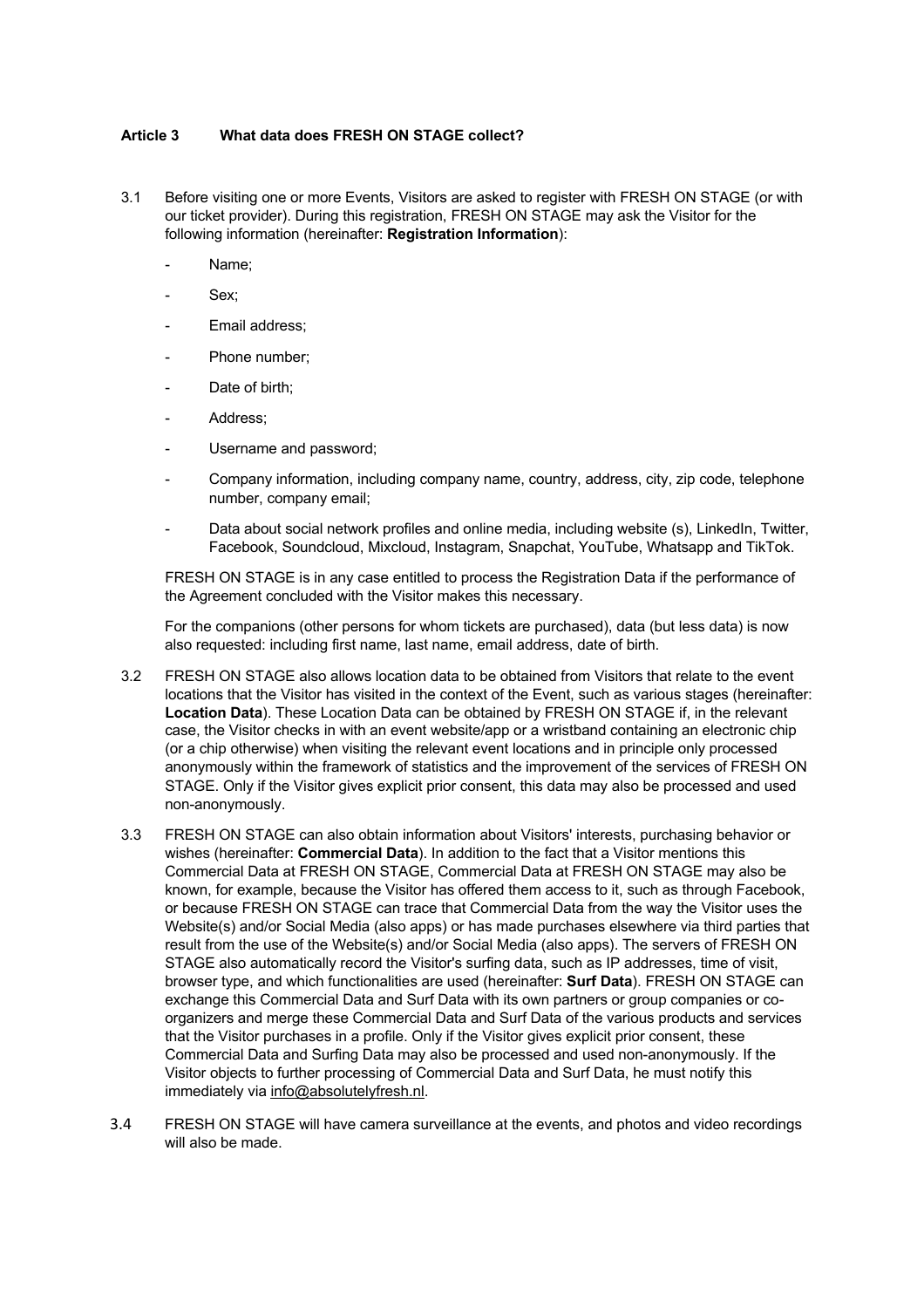#### **Article 4 For what purposes is data processed?**

- 4.1 FRESH ON STAGE uses the personal data in the first instance to execute the Agreement that it concludes with the Visitor as well as possible and for its internal administration.
- 4.2 Name and address details are used to be able to deliver the products ordered on the Website(s) and/or via Social Media (such as a ticket) to the right person, to verify through registration who is entitled to the ordered tickets and to the wristbands and/or barcodes issued on the basis of these ordered tickets. The registration and linking of admission tickets to the Visitor also prevents tickets from being traded in an unauthorized manner by or on behalf of the Visitor.
- 4.3 Registration Information of the Visitor can be used to create an account or profile on the Website(s) and/or on Social Media and/or at the ticket provider of FRESH ON STAGE, such as for the purpose of pre-registration for the purchase of tickets for future Events.
- 4.4 For any use of a personal email address and telephone number, the Visitor's explicit and unambiguous consent is always requested first.
- 4.5 The Location Data of Visitors are only used internally and anonymously to gain insight into visitor numbers. In this way, FRESH ON STAGE can improve its services and Events because this makes it clear which (parts of) Events were popular and which were not, and in this way to match the apparent needs and wishes of Visitors in the future. The Location Data can also be used to optimize the Events and make them safer, for example, by optimizing crowd control and logistics as well as monitoring the catering and food line-up. Only if the Visitor gives explicit prior consent, these Location Data may also be processed and used non-anonymously.
- 4.6 FRESH ON STAGE may, from time to time, use the Registration Data to contact Visitors or have them contacted in the context of market research.
- 4.7 Except insofar as this is necessary for the Agreement's performance with the Visitor, for example, to be able to deliver products or tickets, personal data will never be passed on to third parties without the Visitor's explicit consent. FRESH ON STAGE will also obtain the prior express and unambiguous consent to pass on the Visitors' personal data to the legal entities affiliated with FRESH ON STAGE.
- 4.8 Recordings (photo and/or video) is for the promotional purpose of FRESH ON STAGE events. These will be placed on the Websites and/or Social Media. In addition, the camera surveillance during the FRESH ON STAGE events is for Visitors and employees' safety. In the case of calamities, these recordings can be shown to third parties as supporting material.
- 4.9 FRESH ON STAGE uses, except insofar as this is necessary for the performance of the Agreement with the Visitor, the Registration Data, Location Data, Commercial Data and/or Surf Data only with the explicit and unambiguous consent of the Visitor and provided that this consent has not been withdrawn via info@absolutelyfresh.nl, for the benefit of: (1) being able to offer, deliver and invoice agreed on products, services and/or information on the basis of this data, as well as adapting such products, services and / or information or offers to the needs and wishes of the Visitor, and if the Visitor wishes, to give them the opportunity to exchange information or have it exchanged with others, (2) to be able to make (targeted) offers via advertisement(s), direct mail, email and/or Social Media networks, and to keep the Visitor informed of the latest news and/or updates and/or service announcements, (3) in a technical sense being able to maintain and/or improve the Website(s) and/or Social Media, (4) being able to comply with laws and regulations and to detect fraud, theft or abuse, (5) being able to rent out data in electronic form to carefully selected third parties that can offer products or services, (6) be able to conduct market research, (7) be able to analyze visits, use and purchase of products and services, (8) to determine a future strategy, (9) being able to receive data on purchasing behavior via/from third parties such as *affiliate* marketers, if a purchase elsewhere results from the use of the Website (s) and/or Social Media (including apps), (10) to be able to update the Visitor's personal profile, (11) enable the Visitor to participate in special commercial or promotional campaigns of third parties carefully selected by FRESH ON STAGE, (12) building customer profiles and (13) contacting the Visitor, if the Visitor has requested it. If the Visitor makes the purchase elsewhere and provides information to the relevant selling party or intermediary, FRESH ON STAGE does not influence what this party or intermediary may do with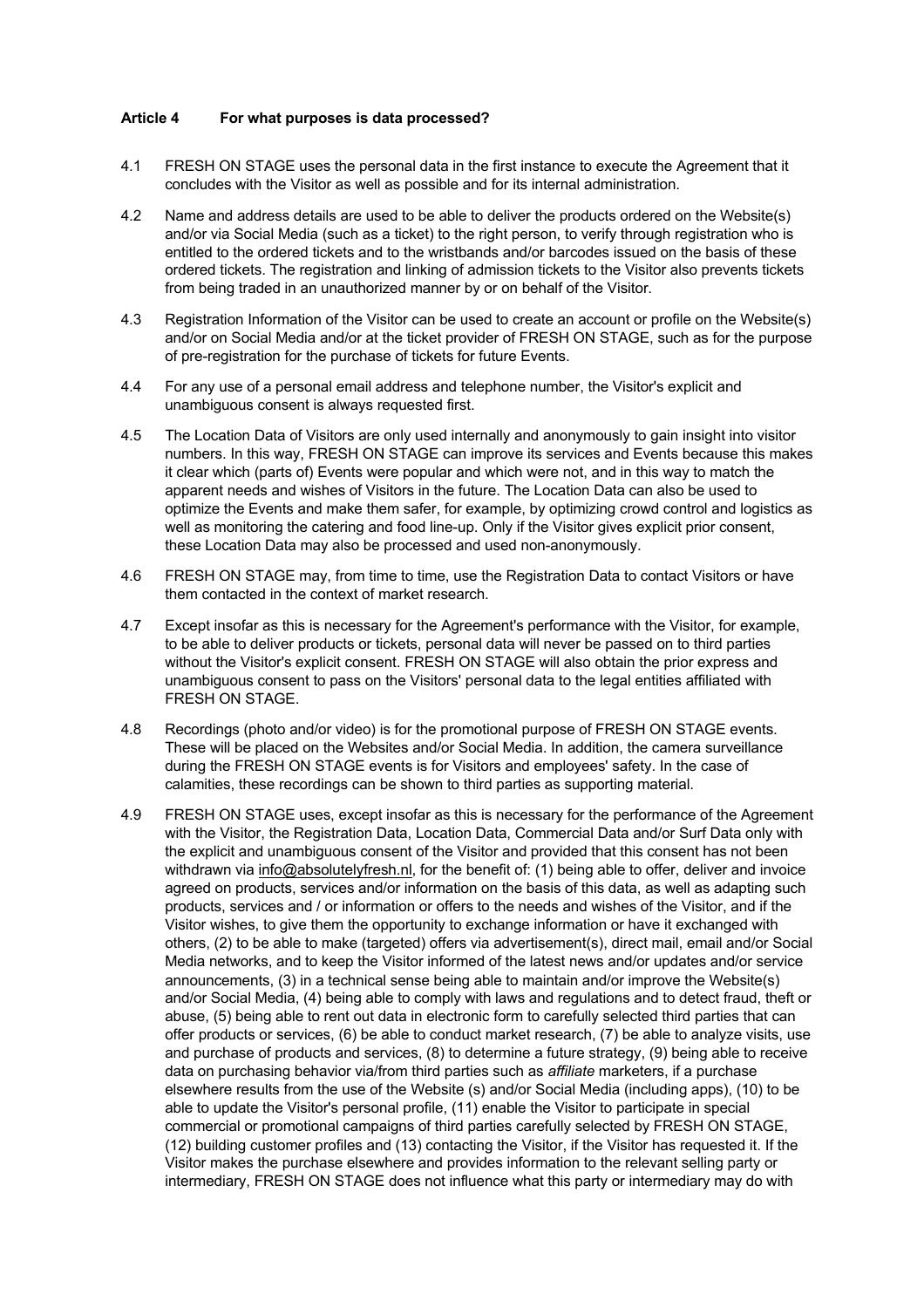that information. Such data processing by this party or intermediary may be subject to its privacy policy and terms. The relevant party or intermediary is independently responsible for the use and provision of data used in this way.

## **Article 5 Social Media**

- 5.1 In the relevant case, a Visitor's Location Data can otherwise be linked to his profile on the selected Social Media via a wristband and/or chip and/or app. Only if the Visitor explicitly agrees to this himself by using this functionality can these Location Data be used via FRESH ON STAGE with the relevant Social Media. How which information is made public depends on the privacy settings of the profile of the relevant Visitor.
- 5.2 The relevant Social Media networks are independently responsible for the use and provision of data used in this way. For this use, including cookies that the Social Media networks can place with it, the relevant Social Media networks are responsible, and their privacy statements and conditions apply.

### **Article 6 Cookies and Surf Data**

- 6.1 FRESH ON STAGE can collect automatically generated information about the surfing behavior of Visitors. This surfing data includes the IP address and cookies. The servers of FRESH ON STAGE also automatically record certain data, such as URL, IP address, browser type and language, and the date and time of the visit to the Website(s) and the Social Media of FRESH ON STAGE. These Surf Data can be stored and used by FRESH ON STAGE to statistically analyze the visit to and use of its Website(s) and Social Media and optimize the Website(s) and Social Media. Surfing Data is anonymized by FRESH ON STAGE (as much as possible).
- 6.2 In order for the Website(s) and Social Media to function properly, FRESH ON STAGE is entitled, like most websites, to use cookies with which information can be collected to facilitate navigation in the Website(s) and on Social Media. These cookies are text files stored on the computer of the Visitor of the Website(s) and/or Social Media containing information necessary to make the visit to the Website(s) and/or Social Media as smooth as possible. Such as remembering the Visitor's personal settings, including language settings and preference for mobile or desktop, the contents of a shopping cart and/or remembering that a Visitor is logged in and automatically logging in the Visitor again. These cookies can be turned off via the settings of the web browser.
- 6.3 In addition, FRESH ON STAGE uses Google Analytics to gain insight into the use of the Website(s) and/or Social Media. This information (including IP address) is provided to Google solely for the purpose of using the Google statistics program. Google can only provide this information to third parties if it is legally obliged to do so or if this is necessary to be able to offer the service (the statistics program) to FRESH ON STAGE. Cookies are also placed via the Website(s) and/or Social Media in the context of Google Analytics. FRESH ON STAGE does not have influence on what Google does with the statistical information obtained in this way.
- 6.4 Cookies can also be placed and read by (other) social media networks such as Facebook and Instagram via the Website (s) and/or Social Media. FRESH ON STAGE does not have influence on the use by those parties. These social media networks such as Facebook, Instagram, Snapchat and YouTube are responsible for this use of cookies, and their privacy statements and conditions apply.

#### **Article 7 Transferring to third parties**

7.1 FRESH ON STAGE only passes on (personal) data of Visitors to third parties if the Visitor has given explicit and unambiguous permission for this, and this permission has not been withdrawn via info@absolutelyfresh.nl.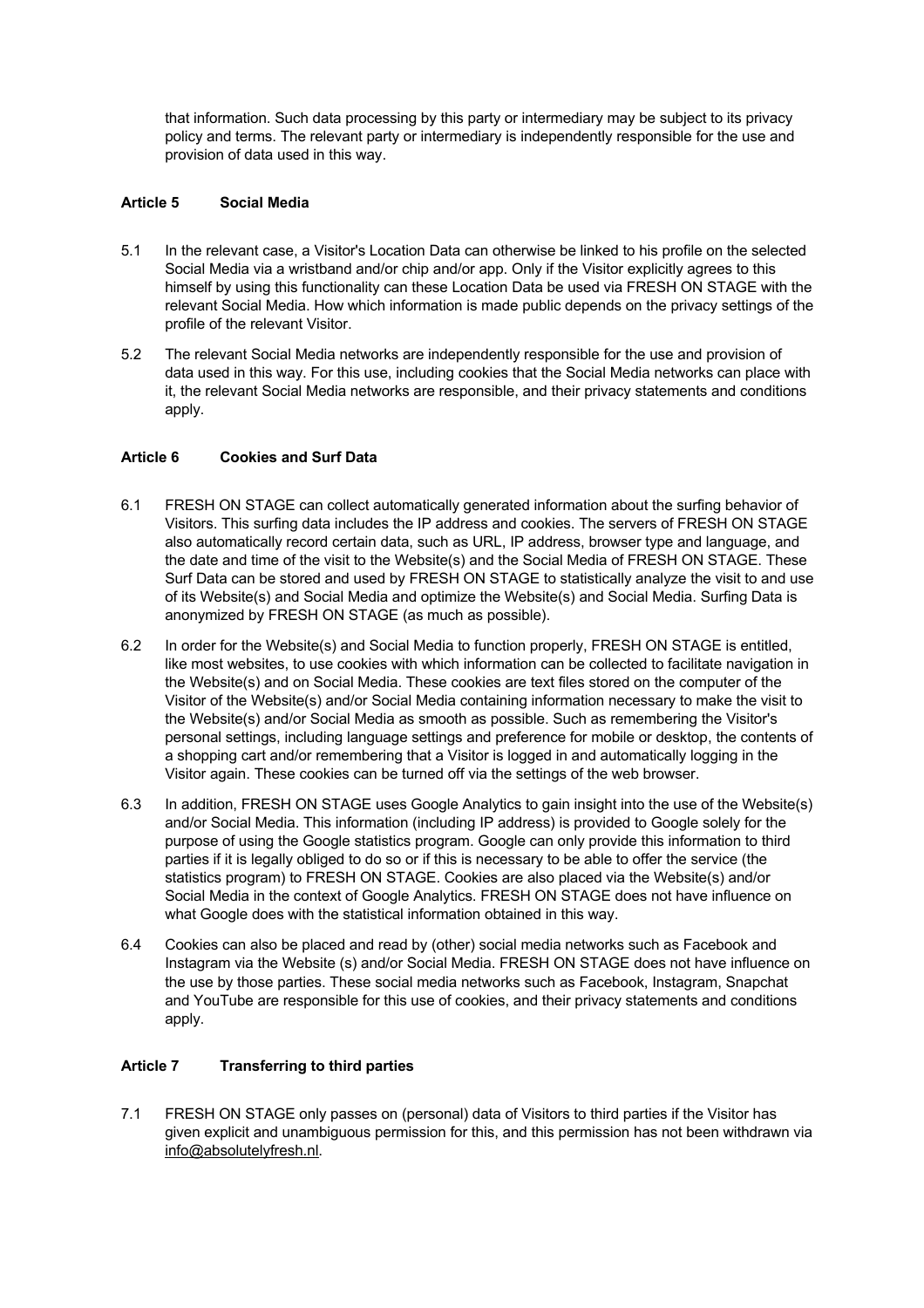- 7.2 By agreeing to this Privacy Statement, the Visitor gives FRESH ON STAGE expressly, and unambiguously permission to provide his Registration Data, Location Data, Commercial Data and/or Surf Data to third parties carefully selected by FRESH ON STAGE, who are directly involved in the Website(s) and/or Social Media and/or Events and only to the extent necessary in connection with the purposes mentioned above, including commercial purposes.
- 7.3 Only if a Visitor has given explicit and unambiguous consent for this and this consent has not been withdrawn via the email address info@absolutelyfresh.nl, FRESH ON STAGE can use and/or pass on Registration Data, Location Data, Commercial Data and/or Surf Data to third parties it has carefully selected, more in particular for sending information and offers from those third parties about their products and services.
- 7.4 FRESH ON STAGE may, without specific permission from a Visitor, provide his/her data in response to legitimate requests from authorities, based on subpoenas or court orders, actions to detect or prevent damage or fraud, theft or abuse, or actions to guarantee the security of FRESH ON STAGE's network and services.
- 7.5 Because FRESH ON STAGE in its services uses processors, who deliver products or services on behalf of FRESH ON STAGE, whereby (unless stated otherwise) personal data of Visitors are used to perform that delivery obligation, FRESH ON STAGE can also provide this data to those processors only to the extent necessary for that delivery obligation. If necessary, FRESH ON STAGE will, conclude processing agreements with these third parties to protect the personal data of Visitors.
- 7.6 Finally, FRESH ON STAGE can share certain anonymized data with third parties, such as the number of Visitors who use certain parts of the Website(s) and/or Social Media and/or have visited certain Events. Those third parties cannot identify the Visitor on the basis of this information.

## **Article 8 Retention period**

FRESH ON STAGE does not store personal data longer than necessary for the performance of the agreements with Visitors, such as, for example, in connection with the creation and maintenance of accounts/profiles for the purpose of pre-registration for the purchase of admission tickets for future Events, the purchase of admission tickets and the visit to one or more Events. FRESH ON STAGE uses the following retention periods for cookies: Analysis cookies 180 days. Advertising cookies: 365 days and Facebook-Instagram 180 days.

#### **Article 9 Inspection and correction**

The Visitor must ensure that FRESH ON STAGE always has the correct personal data. The Visitor may request FRESH ON STAGE in writing via the email address info@absolutelyfreshl.nl for access to, modification and/or removal of his/her (personal) data. In such a case, FRESH ON STAGE will request the Visitor to provide proper identification and to make his/her wishes known concretely motivated. Any corrections communicated by the Visitor will be processed upon written request. This Privacy Statement's content does not affect the Visitor's privacy rights in general, including the right to be forgotten, the right to transfer data, and the right to information. The Visitor can submit a motivated objection in the manner described in this article to FRESH ON STAGE via the email address info@absolutelyfresh.nl and, if desired, submit a complaint to the supervisory authority in the field of privacy.

#### **Article 10 Security**

10.1 FRESH ON STAGE guarantees to handle the personal data with the utmost care and not to use it for any other purposes, not covered by the above-mentioned purposes.